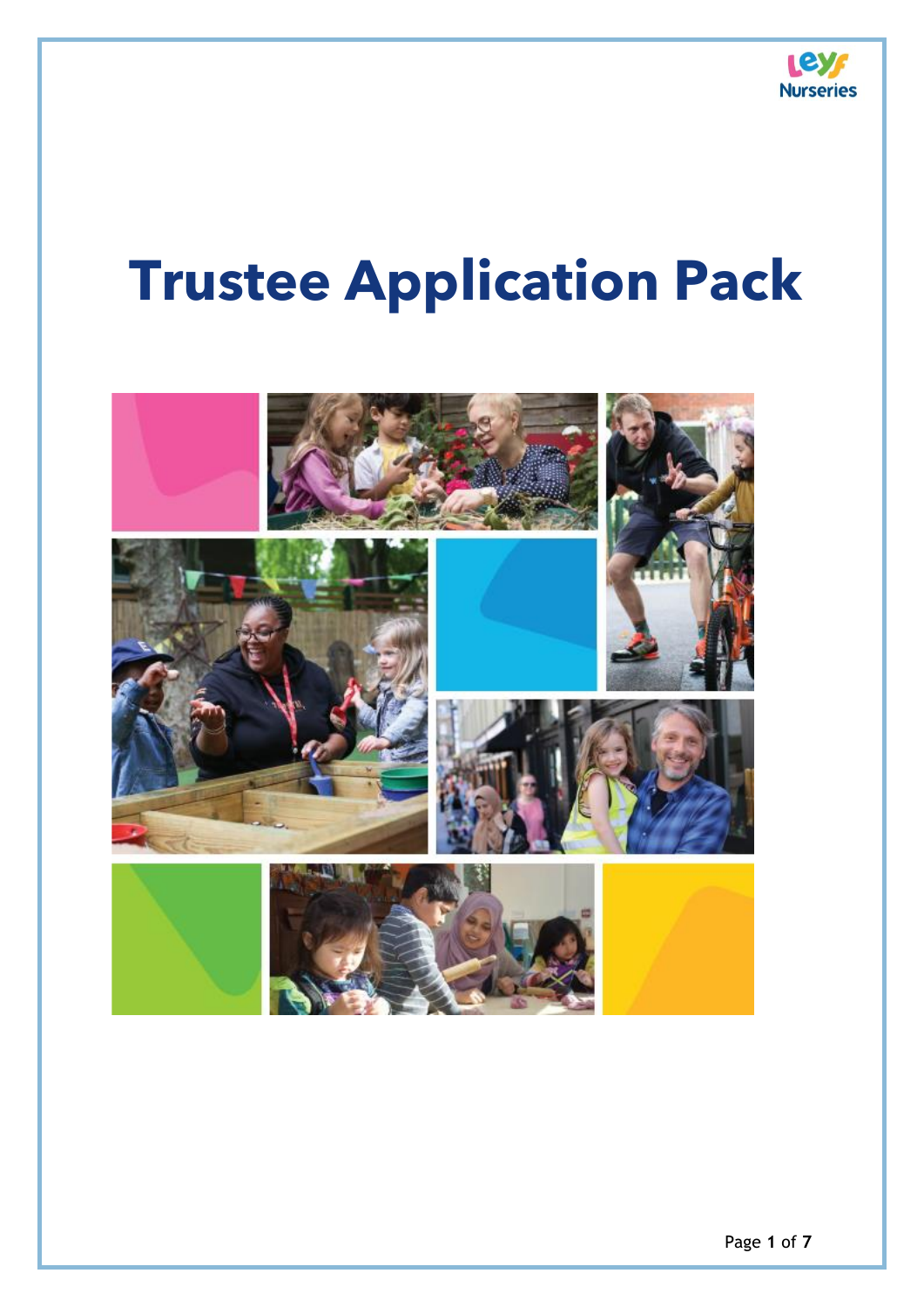

## **A message from our CEO**



#### **WELCOME TO LEYF!**

LEYF is a busy place full of people with great ideas and a real commitment to making a difference to every child we meet. We are always looking for people who want to be part of our happy group and help us create more social justice through our admired social enterprise model.

The London Early Years Foundation (LEYF) is the UK's largest childcare social enterprise and a family of 39 nurturing and pioneering nurseries across London. LEYF works with communities and parents to enrich and extend children's learning, so that each child is the best they can be.

As a social enterprise, all surplus at LEYF is reinvested back into the business, allowing it to subsidise free places for at least 30% of its families, providing affordable access to early education and care to children from disadvantaged backgrounds.

I am delighted you are considering joining LEYF as a Trustee and supporting our ambition to change the world one child at a time!

Best wishes,

une O'Sullivan

June O'Sullivan MBE Chief Executive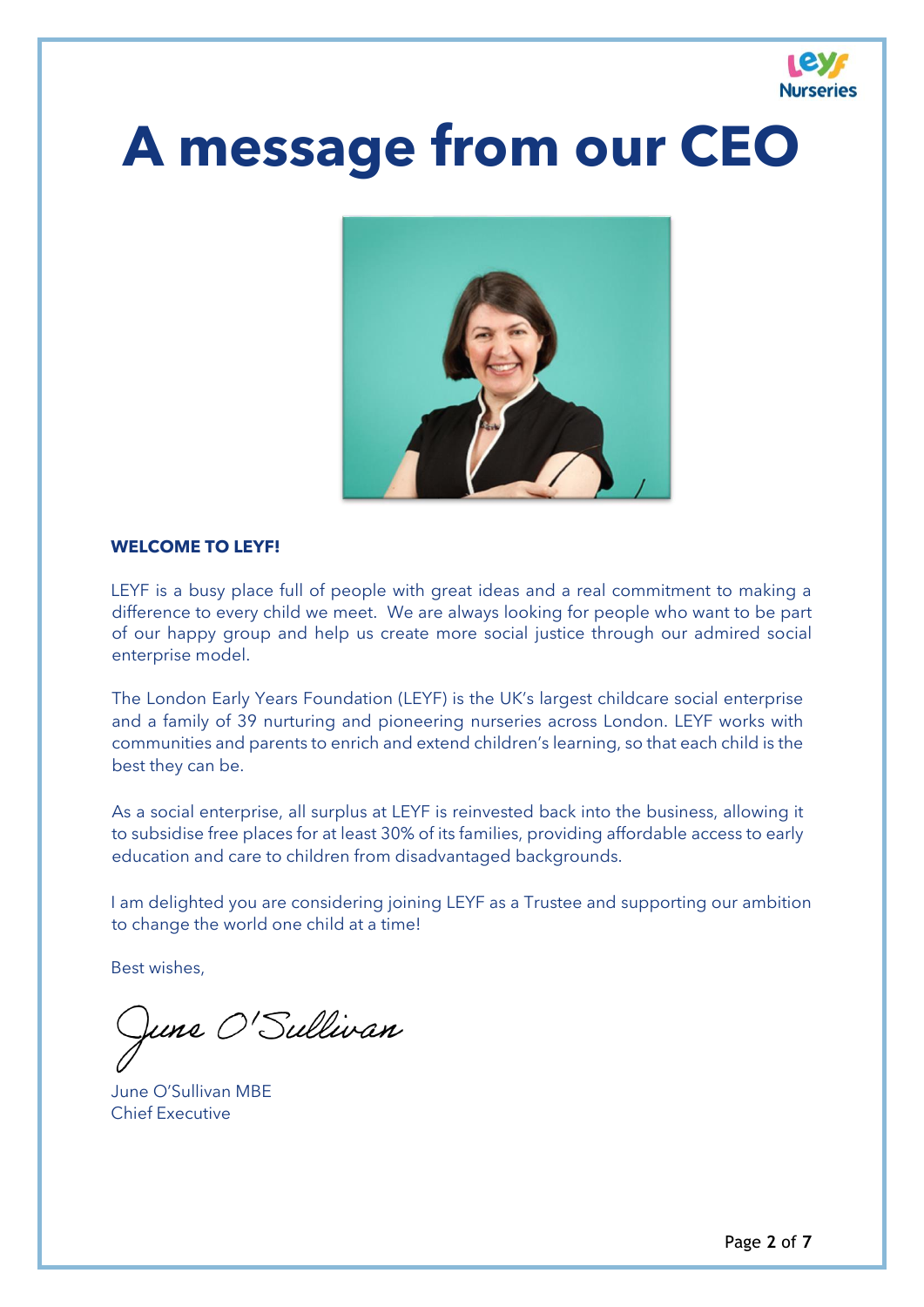

## **Our History**



The London Early Years Foundation (LEYF) began as the Westminster Health Society in 1903, a time of poverty and shockingly high mortality. Distressed at the conditions they saw around them, three individuals embarked on an ambitious plan to change them.

Over 100 years before the first official children's centre and 45 years before the NHS, the Westminster Health Society helped to introduce the first health visiting programme in London. This included health education and training, clinics for maternal & child welfare and training in domestic skills. It was largely due to our three founders that maternal and child welfare and personal health services became available in Westminster.

During the Second World War, we opened our first nursery to support mothers working in the war effort. During the Blitz the nursery was temporarily housed in the air raid shelter of the Tate gallery!

As the needs of the community changed over the  $20<sup>th</sup>$  century and health conditions improved, we focused our services on providing Early Years education and care through our nurseries. This enabled parents to go back to work, and children to get the best possible start in life.

In 2006 we began the journey to become a social enterprise to make us financially selfsustaining so that we could offer the same high-quality nursery experience to families across the city regardless of their background. In 2009 the organisation was re-named London Early Years Foundation as we moved out of Westminster, recognising the importance of spreading our model across London.

Today we are London's largest and most successful charitable social enterprises, inspired by the same passion and bravery of our pioneering founders, working to change the world one child at a time.

Learn more at [www.LEYF.org.uk](http://www.leyf.org.uk/)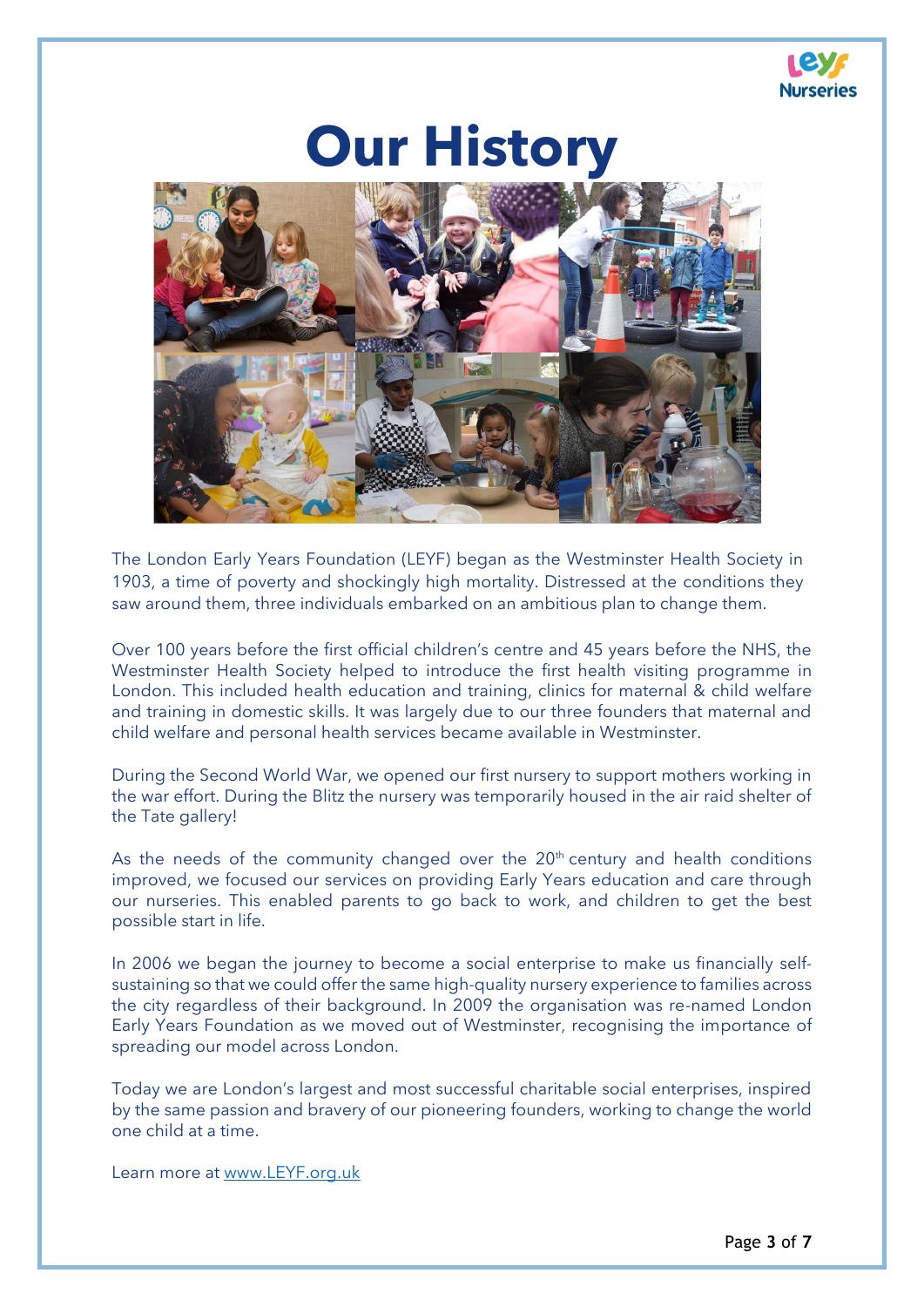

## **Social Purpose & Values**

LEYF has the ambition of changing the world one child at a time. Our social purpose is to give London's children the best start in life through the highest quality Early Years education, especially those who otherwise may not be able to access or afford it – thereby addressing the three systemic challenges that prevent children from achieving their full potential



Experiences in early childhood literally shape lives and are often the root cause of today's most difficult social challenges such as addiction, poor mental health, and homelessness. At LEYF, we are committed to providing high-quality Early Childhood Education and Care (ECEC) as we know this benefits all children, but especially those living in disadvantage.

It is for this reason that LEYF's nurseries are disproportionately located in areas of deprivation with 77% of our nurseries in the 'most deprived' and 'deprived' areas of London versus an average of 50% throughout London. We also consistently achieve higher Ofsted ratings – as of March 2021, 56% of our nurseries were rated 'Outstanding' versus 22% on average in London (Ofsted, 2021, online).

Using a cross-subsidy model, LEYF ensures all surplus is reinvested back into the business to fund places for disadvantaged children – making LEYF one of the largest providers of the funded two-year-old places in London, subsidising 32% of our places. During FY20/21 that was ~1,250 children.

#### **Rrays**

We are curious, bold and adventurous. We push boundaries and test new ideas, always standing up for the rights of children.

#### **Inspiring**

We encourage continuous development for children and staff. We challenge each other to question and explore so we learn together.

#### **Nurturing**

We are warm, caring, loving and welcoming. We create safe and homely environments for each child.

#### **Fun** We are imaginative

and creative and learn through play.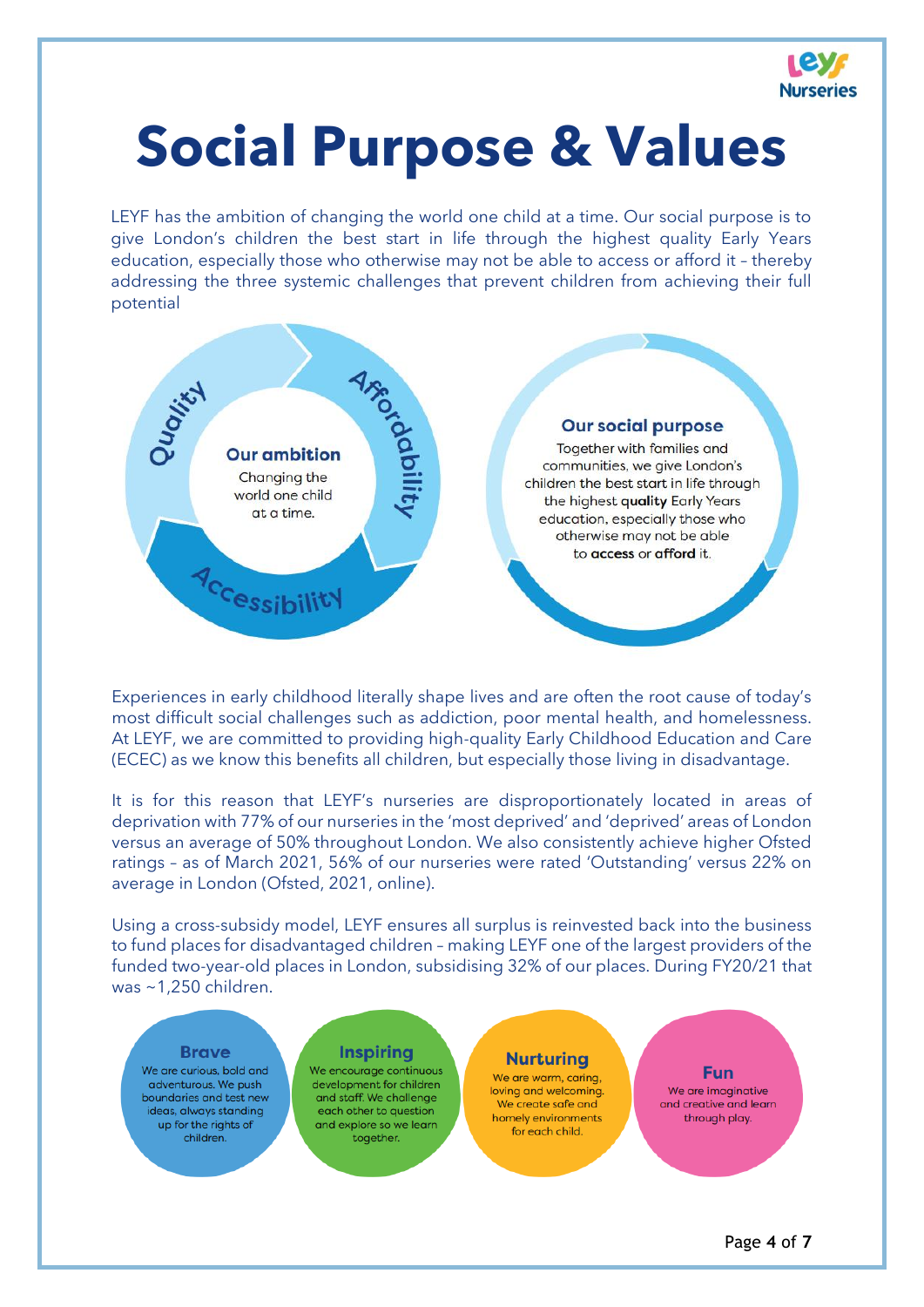

# **Job Description & Specification**

The Board of Trustees of the London Early Years Foundation (LEYF) is looking for a talented individual to join our Board. With ~800 employees and over £20m annual turnover, LEYF is the largest charitable childcare social enterprise in the UK and primarily delivers its mission to 'change the world one child at a time' through a family of 39 community nurseries across London, reaching over 4,000 children annually. You will join LEYF at a critical time for the childcare and Early Years development sector as it seeks to address key issues including funding, gender diversity in nursery provision and achievement of high-quality outcomes.

LEYF operates as social enterprise, seeking to maximise provision of subsidised highquality childcare in some of the most disadvantaged places in London and operating a socially inclusive pricing strategy. We enrich and extend children's learning through our unique pedagogy which strengthens the home learning bridge and multigenerational engagement with communities to enhance social cohesion and inclusion.

Punching well above our weight, LEYF leads campaigners on early years issues and influencing national policies such as our work on men in childcare and child obesity. The staff at LEYF are passionate about the provision of high-quality childcare and are good at it too. We have also rolled out the first LEYF Foundation Degree and degree top up, Level 4 Sustainability Diploma and our unique chef qualification as part of our well received CPD suite of learning opportunities for all staff including chefs.

### **What's in it for you?**

By working with the UK's largest childcare social enterprise to support long-term social change, you can make a material difference to the life outcomes of disadvantaged children across London. We can offer you an opportunity to put your skills and experience to new use, in a different context and to make a difference – using your questioning mind and resourceful nature to support a cause you really care about, helping make LEYF even stronger so it can expand the impact it has.

You'll be inspired by the passionate, nurturing and fun staff of LEYF. You'll develop your skills. You'll be part of a cohort of Trustees who are committed, professional, and collaborative. You'll help us strengthen LEYF's social impact and expand its reach, while ensuring financial and operational sustainability for future generations.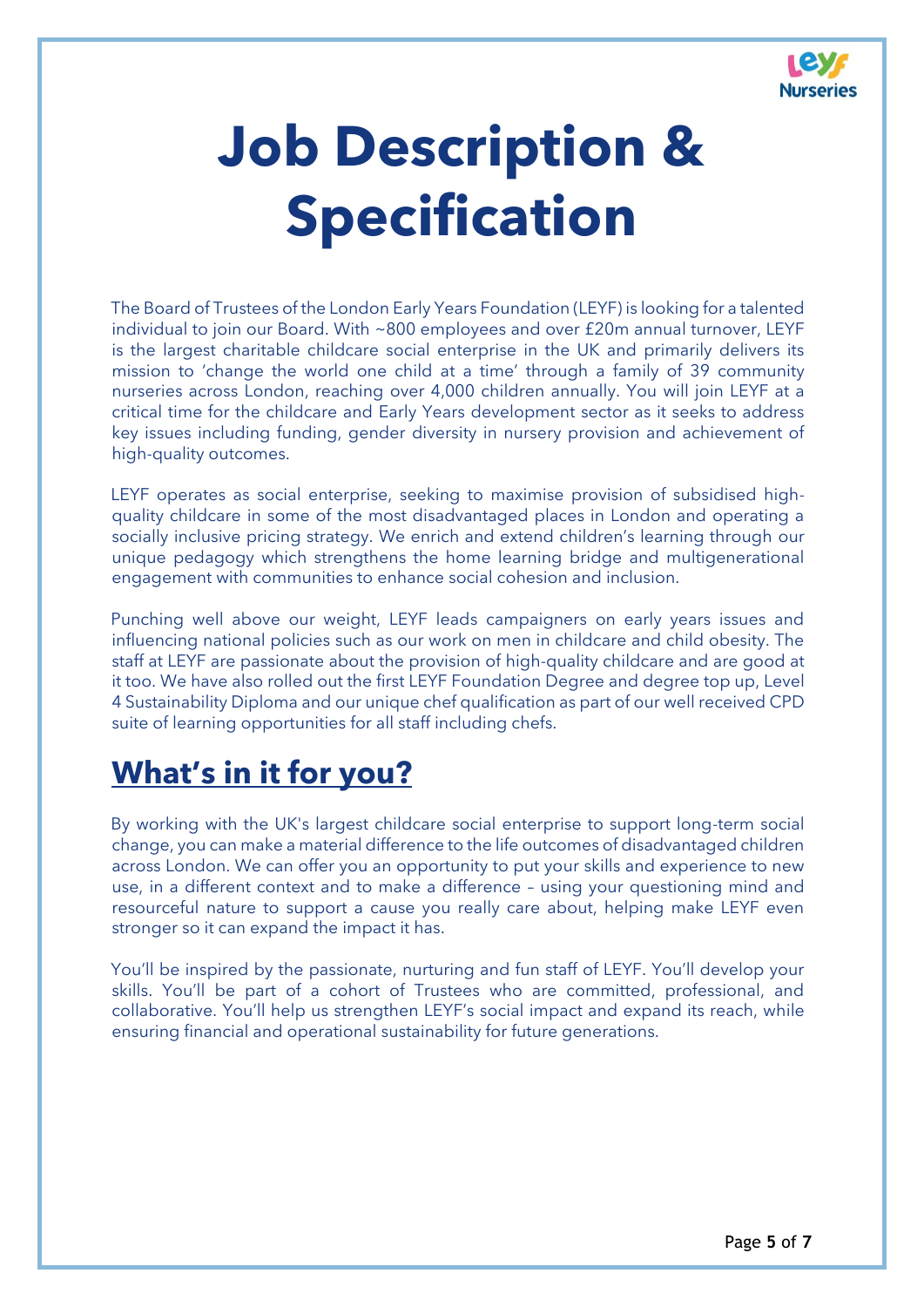

### **About you**

We are now seeking a new Trustee to join our Board and Finance Committee to contribute to the strategic development and further success of LEYF. It is an exciting time to join our organisation as we move forward with the next chapter of our growth. We have recently aligned as a Board and Executive Team on an ambition to reach more than double the number of children in the next 7 years. The successful candidates will be passionate about LEYF's ambition and will bring experience of organisational change to support and guide us through this critical period.

As an organisation which has children at its centre, we need a range of skilled trustees who understand and align with the social mission but who also have specific knowledge, skills and understanding in a particular area. We are looking for a trustee who has a strong commercial background with a deep understanding of business in a similar size organisation.

We are looking for someone who can bring experience and understanding of the complexities of commercial growth. Trustees need to be able to blend strategic thinking with operational expertise and we are interested to understand how you have done this in a variety of roles and organisations.

Whatever your experience, we are committed to enhancing the diversity of our Board, particularly in terms of the representation of our staff and families, over 50% of whom have black and other ethnic minority backgrounds. Prior experience as a trustee or nonexecutive director is welcome, but not essential. We particularly value what lived, and life experience can bring to our board too.

### **Time Commitment**

This is a voluntary, unpaid role. The LEYF Board of Trustees meet in central London for 4 (quarterly) Board meetings, typically outside working hours, and 1 strategy day. The Finance Committee meets virtually six times a year (more frequently where needed). In normal circumstances, each year you will commit to around 2 days per month including attending Board and Committee meetings, our annual Board strategy day and LEYF events and conferences.